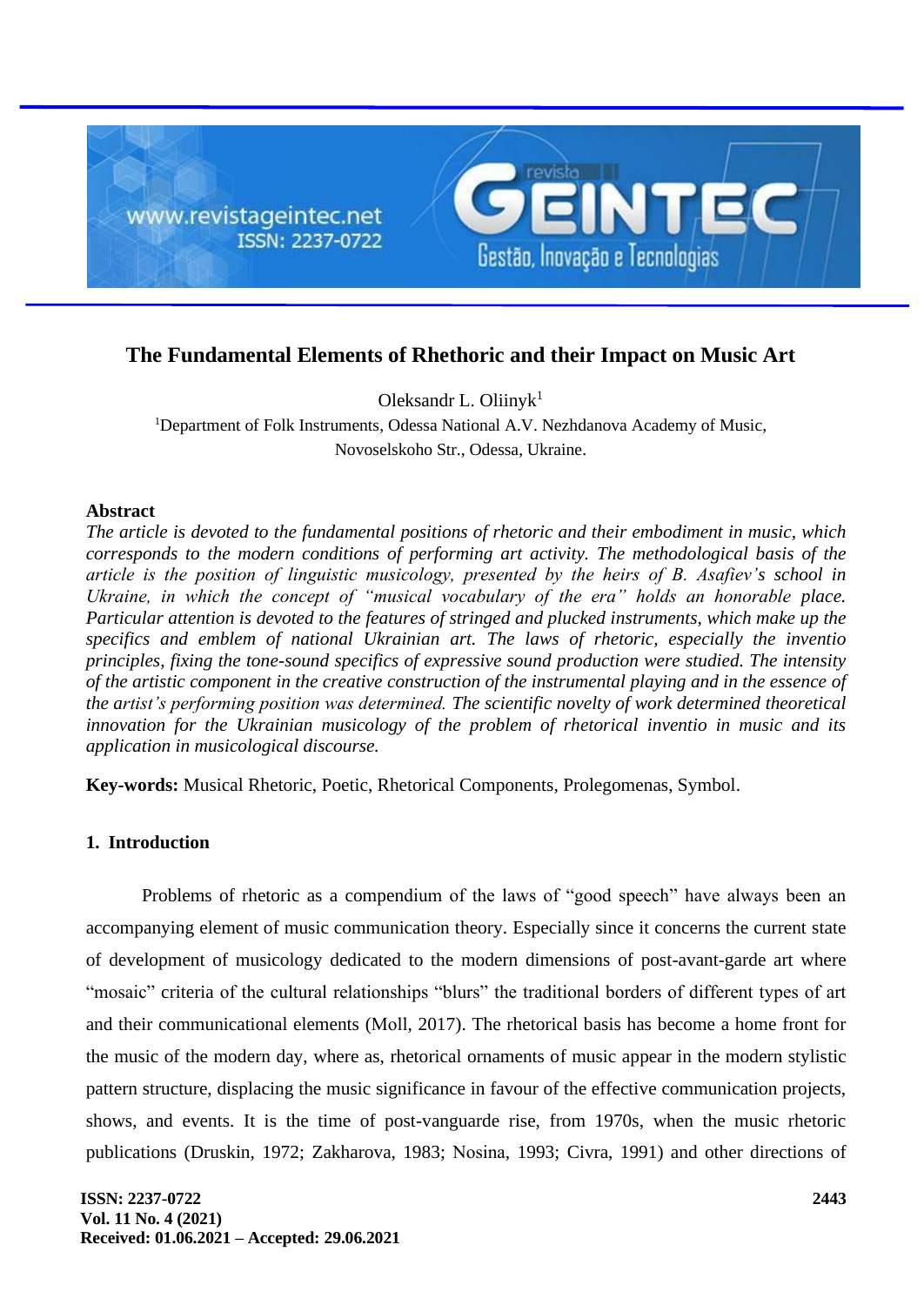comparison of the rhetoric disposition and the architectonic composition in music. Outside of the researchers' attention, there remains a basic stage of rhetorical teaching called inventio, which by the very sound of the term encourages the interest of musicians, since the term is known to denote a certain genre layer, which is inalienable to the heritage of Bach's work.

In antiquity, two basic traditions of rhetoric were formed: the first tradition is most clearly presented in work of the ancient Greek philosopher Aristotle (IV century BC). Within it, rhetoric is defined as "the art of persuasion". In accordance with this tradition the main task of speaker is persuasion of the audience. The second tradition is most clearly presented in work of the Ancient Rome orator Kvintilianus (I century AD). In its limits, rhetoric is determined as "the art of speaking gracefully". In accordance with this tradition the main task of the speaker is beauty, refinement of expressing the idea. Persuasion comes forward as possible, but not as the primary objective of speaker (Kolotilova, 2007). The Christian tradition of rhetoric appears through central position of this science and art at the same time in the system of trivia (grammar, rhetoric, dialectics), where metaphysical normativeness of grammar appears and the ending is the philosophy of development. Rhetoric-poetics, thereby, have emerged connecting section normative-a priori knowledge and aquisition of the reason, just in XVIII century art. I. Kant referred to mediation between "Faith and Mind" (Маrkus, 1959).

Regarding the rhetorical filling of the language of the development of ancient authors in different directions, were taken into consideration in the Middle Ages and in the Renaissance. A rhetoric in a model that was bequeathed by Cicero was the art of stowage of language to the verbal specifics (Civra, 1991). This layer of ancient heritage was appreciated in the Middle Ages, at least in its Western European, in particular, Romano-German cultural tradition. For Byzantium, the Gallic-Celtic and, accordingly, the Slavic world, the tradition of Aristotle and Augustine was essential, that is, the tradition of poetic transformations of rhetoric, when the musical beginning became indissoluble with verbal expression. A great testimony to this is the monastic poetry of Ireland of the IX century. By the way, the image and style of this type of poems is a continuation of the Ukrainian spiritual poetry of the Baroque period, which absorbed this prayer.

Science and at the same time the art of rhetoric, that was conceived in the "cradle of the European civilization" – in antiquity, got new interpretation in *septem artes liberalis* – the core of christian wisdom in time of Middle Ages. Afterwards lost the leading position, giving way to other philosophical-ethic priorities. Here an intensive revival unexpectedly took place in a past century, when a rhetoric again gets considerable distribution in a sociocultural environment and finds out the practical essence in the processes of modern communication. Researchers also pay attention to it,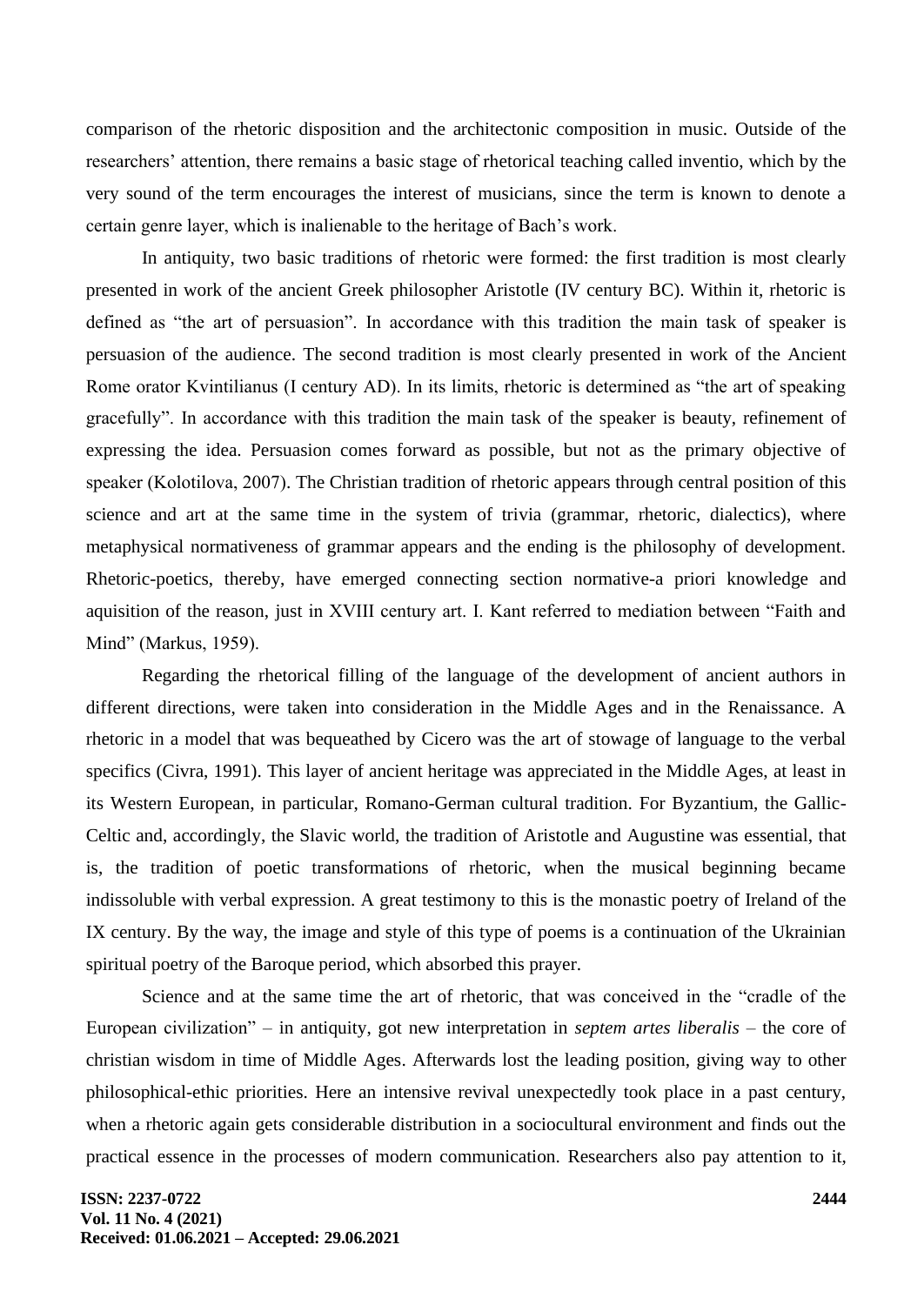marking the organic requirement of people of technocraticaera in being of optimal forms of communication and specifying a few principal reasons of swiftly growing popularity of rhetoric. These reasons are in the different places of spiritually-public existence and have both intellectuallycommunicative and purely pragmatic characteristics.

First of all is the necessity of being a common denominator for difficult communicative processes, those subjects (new countries, new layers of society) that carried out the relatively reserved impermeable way of life before are gradually included in that also. V. Bondarenkо (2008) resumes: "XX century is an era of personification of personality, the individual uniqueness of personality, the growing dissimilarity of each individual with others. Such increase of unlikeness results in complications in communication between them and thus predetermines the requirement of society in the science called rhetoric and what is required to teach people to communicate". The second reason for the current actualization of rhetoric as a science is the expansion of the social spheres of oral communication, the increase in channels of broadcasting oral information (radio, television, and in recent years – public networks). "The importance of oral language has expanded significantly; a more significant role in society, which in turn leads to the need to find new ways of communication, to pay more attention to different styles of communication" (Bondarenkо, 2008). In the end researchers name economic realities as the third reason of the necessity of mastering the art of rhetoric.

The topic of this article is the position of rhetorical inventio as the basis for the construction of a musical sound continuum and rhetorical disposition. Which is especially valuable for developing the skills of improvisation, which have received considerable demand from musicians of the last decades. At the same time, the article focuses on the initial positions of rhetoric, designated as *Inventio*, that is, the ability to extend music from sound to sound according to the laws of deriving themes from a rhetorical theme as a high abstraction of the level of musical symbols that have a sacred source.

#### **2. The Features of Inventio and Disposition as the Basis of Musical Rhetoric**

The structure of rhetoric takes into account the psychological nature of human perception, the thinking ability to line up a logical chain of understanding of every communicative object that appears in the spotlight of both author and recipient, ideally. Traditional five parts of rhetoric: *Inventio, Dispositio, Elocutio, Memoria, Pronuntatio* are opened by the stage of the primary intention concentrated in knowledge and abilities of invention (Zakharova, 1983). They stipulate qualities of four further constituents of rhetorical unit: the art of "continuation" once given as a rhetorical theme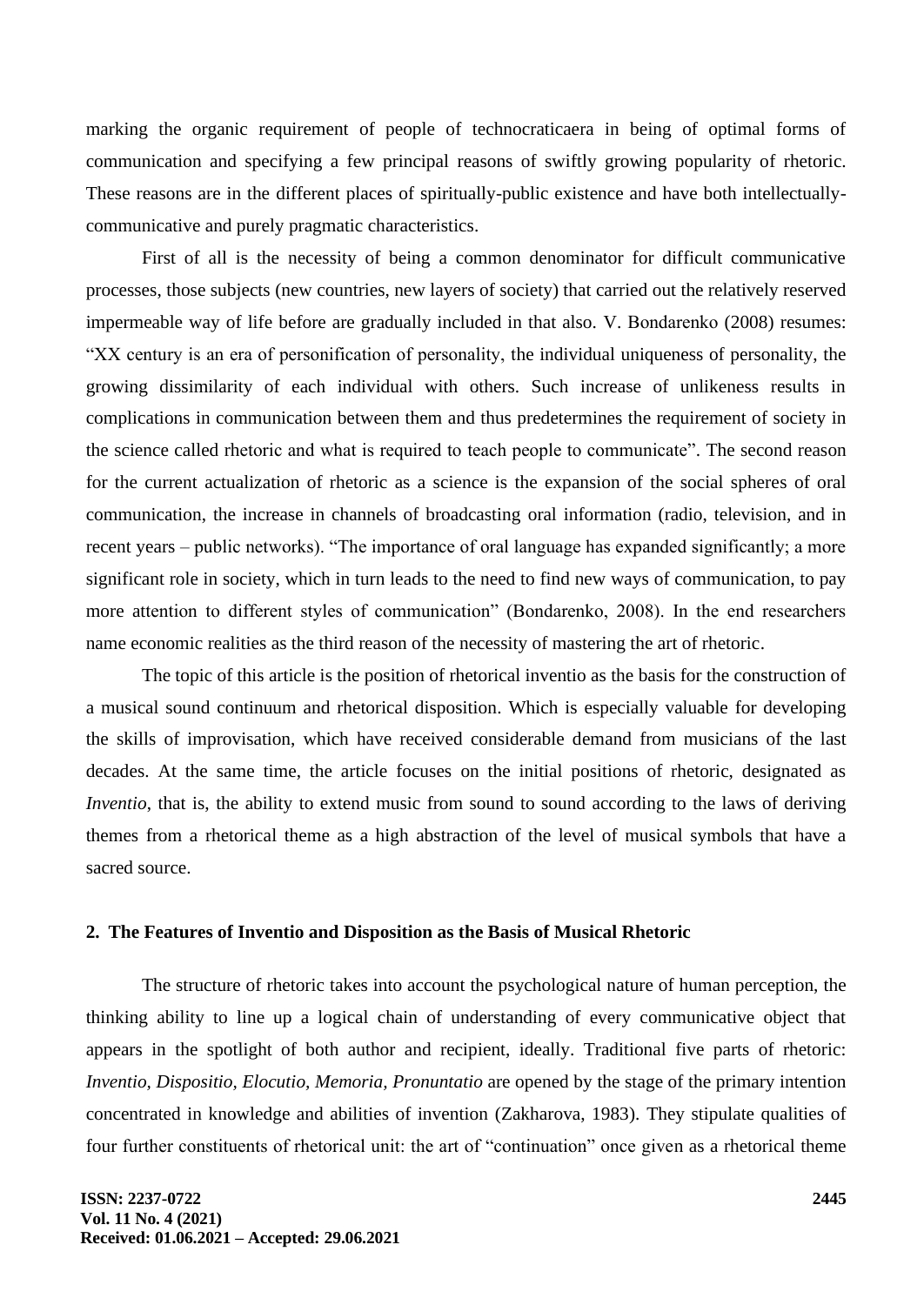at the level of high abstraction. The linguistic orientation of rhetoric brings to mind the "ubiquity of legato" in the interplay of ethos and affect of rhetorical expression, which is the special content of the fourth part of rhetoric – *Memoria*.

Verbal specificity of rhetoric – after defining the main tasks in *Inventio* – is based on the doctrine of *Dispositio* (teaching) and *Pronuntatio* (action); in the first one, the logical differentiation of rhetorical speech is traced to the greatest extent, while in the last one, the physical specifics of verbal presentation (facial expressions, diction, declamatory principle, gesture, etc.) are elaborated. Application of composition principles of rhetoric is in different industries of human activity, including art, music, and envisages careful preparation and professionalisation of process of selection of the sort of activity, in any case related to communication and broadcasting, and wider by correct exposition of coherent text. This constitutive property of rhetorical principles is clearly outlined already on the first stage: the *Invention*, as requires such location and structure of initial idea in a verbal (or unverbal) form, that will be convincing and clear in the further process of exposition and argumentation.

*Invention* is the first division of classic rhetoric, the stage of intention, intentions, ideas, formulation of hypothesis of future performance is developed in that. On this stage a speaker must systematize their own knowledge about the real objects, phenomena or abstractions in the select industry, that will become the article of speech, then to confront them with knowledge about other and determined, what object and what volume a speaker can present in speech. The main thing in the invention is the successful, appropriately chosen subject of the conversation and the intention to present and open it, so as to achieve the realization of the plan (Маtskо, 2006). The musical filling of that rule of verbal rhetoric is possible, keeping in mind the value of rhetorical theme in music, which is an abstraction of musical symbols that is born by the church-temple start of music exposition: *The Cross, Circle, Climbing-anabasis, Descent-catabasis*, etc. These symbols, which indicate their religious etymology, can be supplemented by numerical and interval symbols, embodying the more physical, which is the metaphysical values of the Faith. These symbols concentrate a high generalization of expression, next to which the thematic expressiveness of classical music constituted a certain "grounding", being saturated with the embodiment of affects and speech intonations.

A "stringing" of the specifics of the themes-images on the abstraction of the rhetorical theme is discussed in V. Меdushеvskiy (1976) book. The rest referred to as one that "leads to perception", bypassing the specifics of the program-story shedule – provides continuity of teaching. The high abstraction of a gamma-shaped movement or passage, the "playing" of the interval, etc., embodying the sacral generalization of the symbol, technologically and verbally, easily combines separate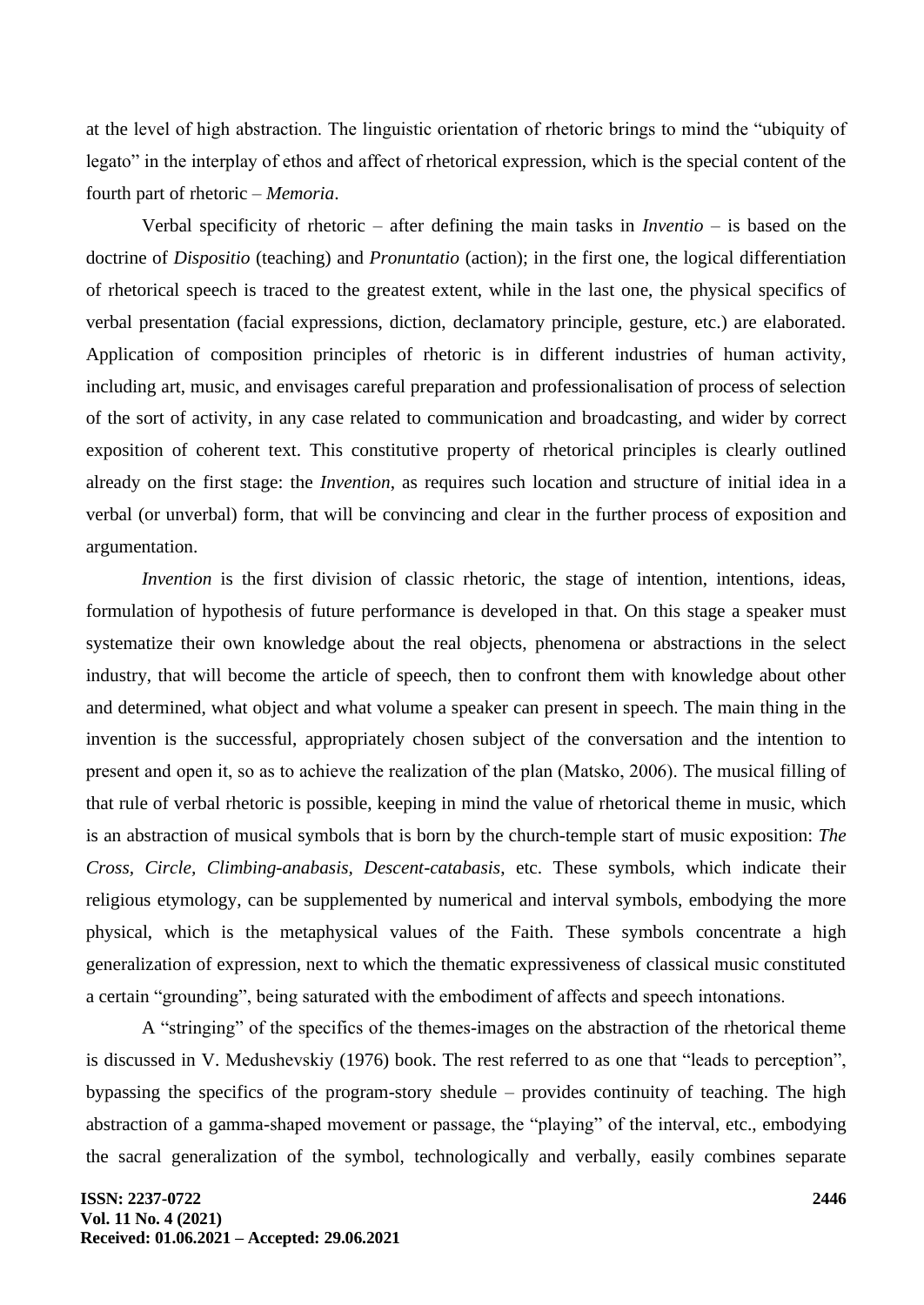thematic and motive constructions that can be drawn by analogy into a musical presentation. Hence the clearly high content load of "general forms of movement", the sacred purpose of the virtuoso, which gives out the beauty of passages. Because these symbolic meanings are value-ethically and aesthetically superior to the corporeal and physical manifestations of speech appeals and imitation of the sonic reflections of the outside world, which are fixed in themes-motifs, themes-images of the traditional classics of the modern day.

The importance of inventio as "invention", "fiction" in musical expression is based on its high symbolism of the so-called "general forms of movement", in relation to which the specificity of human passions embodied in the themes-images becomes secondary and so "elevated" to heights of "ethical steaming" despite the household of little things that spawned them. Teacher-artists realized through knowledge or through musical instinct of trust to the High, special meaningfulness of those "general receptions" of expression. Famous for his pedagogical achievements, Ukrainian violinist-teacher P. Stolyarskiy found in the school programs ("game of gammas") a reason for "High Day" so that children in this "music training" would become aware of the skill as an appreciation of the spiritual (Коlоtіlоvа, 2007).

In the context of inventio, the concept of "disposition" is of particular importance. The word "disposition" has two meanings in rhetoric – as a stage of preparation of the speech that occurred after the invention, and actually, the structure of the future text, its composition (Маtskо, 2006). That is the purpose of "proposing a whole set of provisions and in such a sequence that they do not contradict each other, but are specifically moved from one part to another until a legitimate conclusion" (Маtskо, 2006) – first of all puts before itself the second section of rhetoric, disposition. It is responsible for the stages of development and delivery of the main ideas formulated and outlined in *Inventio*.

*Disposition* is the embodiment of mentally-dialectical presentation of character, as 7 divisions (exordium is an entry, narratio is exposition, propositio is determination of theme, partitio is a division, confutatio is refutation, confirmatio is confirmation, digressio is retreat, peroratio epilogus is completion). After all, we talk about the emergence of a certain antithesis-contrast (confutatio), followed by confirmation fixing the original thesis-idea. The rest partly coincides with the reprise of the composition, but, in general, different from it: reprise is the brainchild of the composition. On the one hand, inventio dynamism is eliminated by the theatrical sharpening of contrast, and on the other hand – by the extension of musical specificity of the cycle of thinking.

*Elocution* is the third division of classic rhetoric, the laws of language expression of the article of communication open up in that. The main content of the elocution from classical rhetoric has gone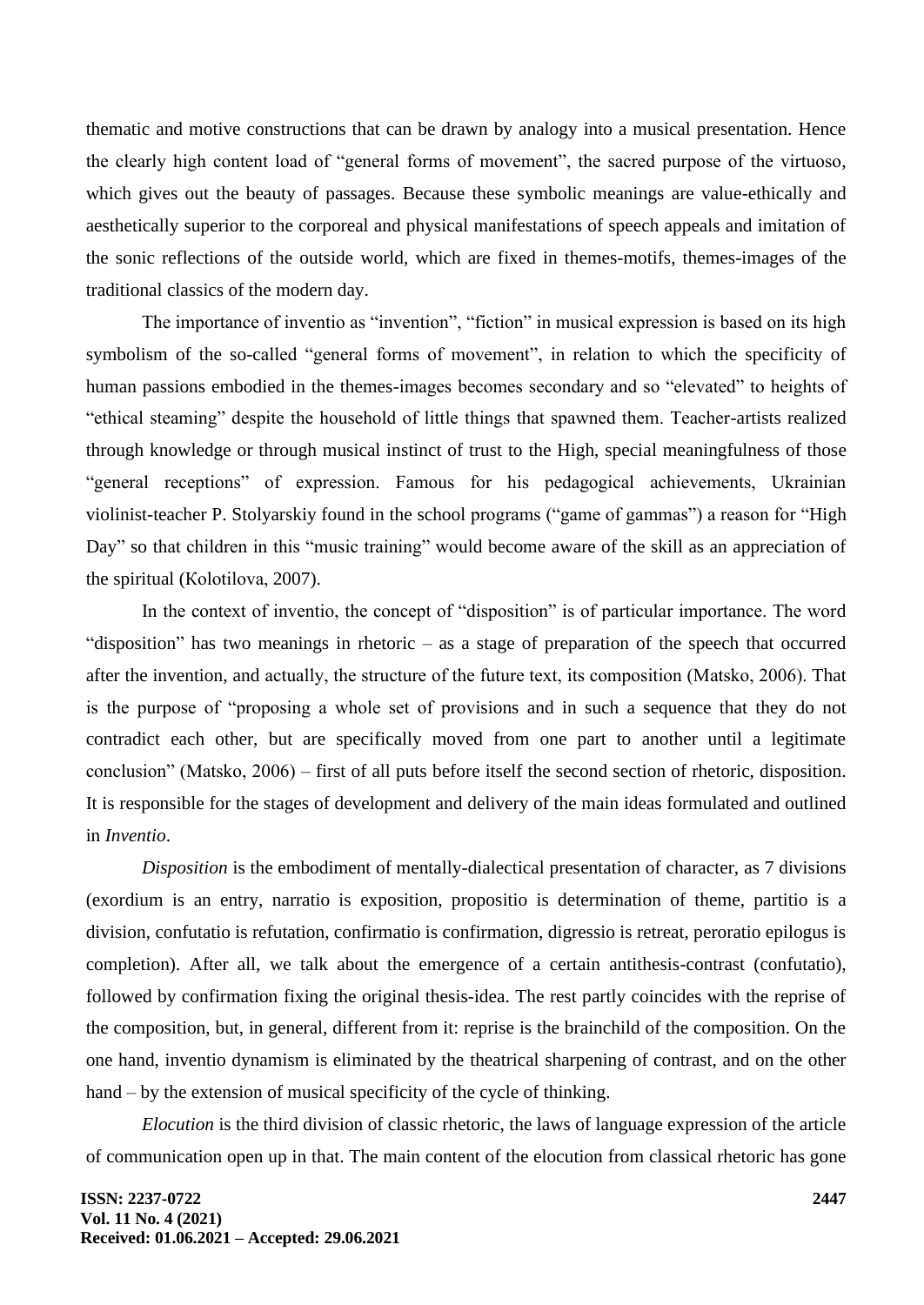into modern stylistics and has become the basis of the doctrine of styles and the doctrine of tropes and figures. Developments of the first and second stages – inventions and dispositions – in elocution acquire linguistic figurative expression and as a result – additional substantive, evaluative, emotional, and volitional effects. The doctrine of styles evolved at the stage of elocution, which caused this section of the rhetoric to be called the most beautiful and effective. Upon completion of review of the rhetorical stages concentrated specifically on the last, fifth level, *Pronuntatio* or actions. This too is exceptionally important for rhetorical principles of musical art, as, being the process of pronouncing of text, rhetorical broadcasting, causes a direct analogy to musical interpretation.

The important predispositional use of rhetorical principles in relation to the carrying out of art is establishment on the stage of *Pronuntatio* of exceptional role of unverbal facilities of influence id est, those facilities that present the essence of musical interpretation, those that report to the listener text of a piece of music by means of individually selected performer receptions. At the stage of haranguing as musical performance exactly the unverbal receptions of influence of an artist on an audience, play an extraordinarily important role (Коlоtіlоvа, 2007). An important remark for musical rhetoric is further distinguished exceptionally: "Almost all of these languages have national specificities, they are different in different cultures. Therefore, no one should be carried away by the unambiguous interpretation of individual non-verbal signals. They should be considered in their entirety, with the text of the speech" (Коlоtіlоvа, 2007).

Rhetorical basis of the European artistic professionalism and musical performance, in particular, are historically evidently presented: exactly the sphere of sacred music became the main cell of increase and maintenance, stimulus for professional perfection of musicians. The basis of worldview was developed by the theology in unity with the philosophical knowledge, which was advanced by the Byzantium stage of being of the Christian world, in which the "spiritual beauty" was the highest level of religious outlook (Lihacheva, 1986). However, historical context of ascent of rhetoric into the leading place in the musical art of Renaissance and in post-renaissance artistic space, there is evidence of certain specific of rhetorical self-affirmation of art on a background of the roots of the musical secularizing. In a number of primary symbolism of thinking the basic place was obtained by the abstractions of a circle, an arc, a line and they determine the possibilities of melodicheterophone musical expression (Gudman, 1995). Figures of a rectangle, triangle, etc., associated with the geometric "materiality" of their discovery, bypass the musical world, at least on the stage of *Antiquity – Ancient* manifestations of human culture.

A Pifagor table appears to be an embodiment of the ideal essence of music highdiatonics in that celestial ideal presentations and "elements" (water-fire-air) of the "rarefied matter" deserve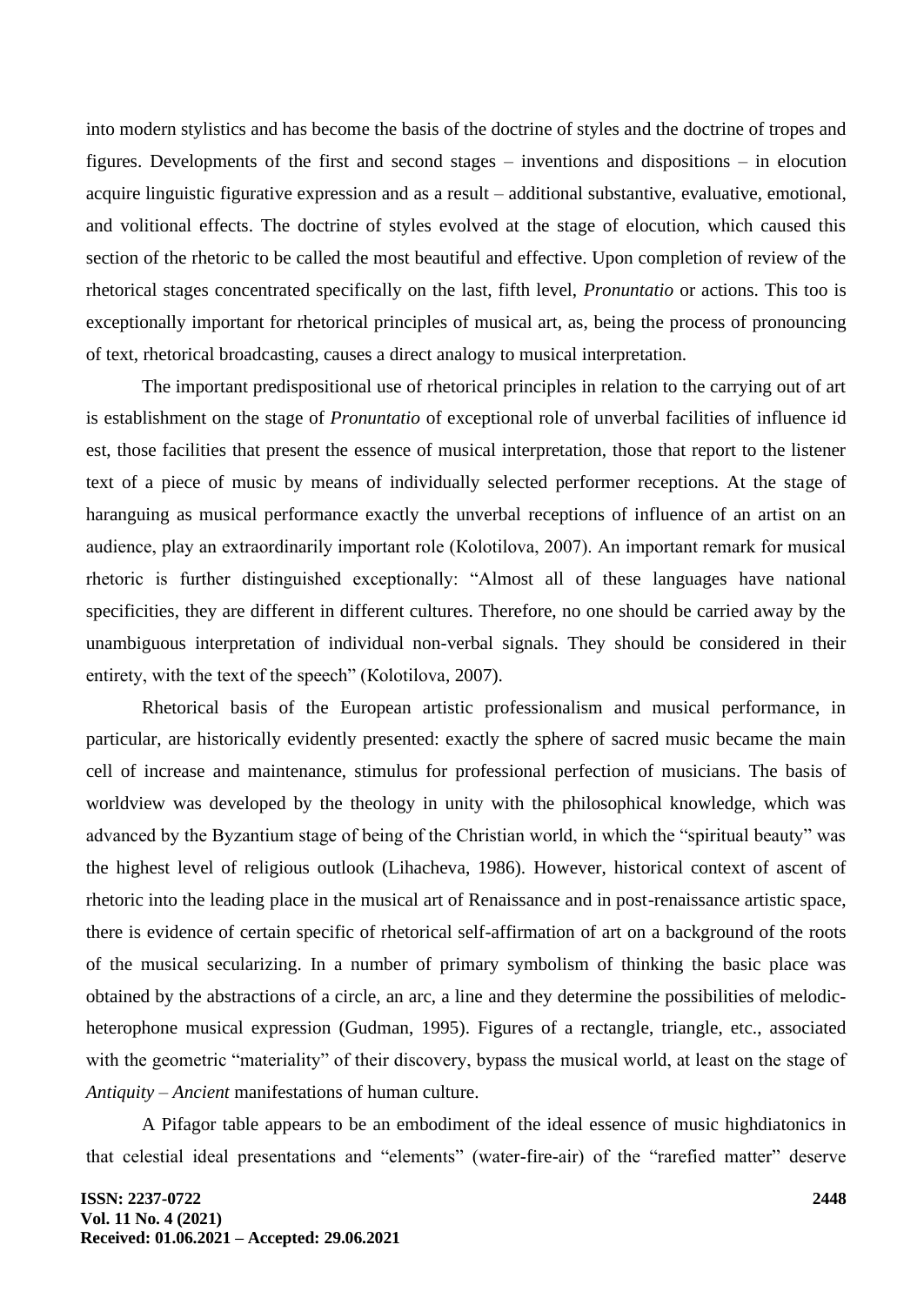implementation in music: "diapason spiritus"  $(a - b - c)$ , "diapason medium" (d), "diapason materialis" (e – f). That marks however "diapason materialis" can be "a rough material", but by the "nebulized" material display afire, water and air (Gudman, 1995). The above demonstrates "musical metaphysics", abstract expressiveness as a transmitter of "unearthy pappiness". Any "approaching to earthly" in music required a presentation, that like a fluidity of material displays elements.

Accordingly, the most significant symbolic figures of the rhetorical account, as shown in O. Zakharova's (1983) book, are the following: "rotacio" is a rotation, circle, "suspіratio" – "breathing", arc, "anabasis-catabasis" is an ascending handing down line, contains the figure of "fuga" also – "hurried", id est "movement-distribution" of height is on the different levels of "conditional spatialness" of music. In these stages of rhetorical symbolics recognisable are levels spiritus-medium-materialis: circular arcs – symbols of All, God, lines are a "border" of worlds, fugue – "element of tone" that "moves" up melodious energy of motion (by E. Kurt) in artificiality of musical space. However, these basic and "elementary" figures of musical rhetoric do not create the essence of the possibilities of the "art of good speech": reality of subject semantics of verbal language, ability of the last to attract picture-visual presentations-offences in music, testify to the specific of rhetorical development in music in its non-church setting.

E. Wilson-Dickson (2003) clearly distinguishes the formula: the rhetorical aspect of music, in addition to the "symbolic" and "ecstatic", which are inherent in the spiritual realm – is responsible for embodying the emotions and directly related to the possibilities of emotions in general. However, emotional expression itself is something that is unacceptable to church impartiality. In the history of music, the development of rhetorical positions in it coincides with the Renaissance orientation to the self-centered individuality, and full "blossom" comes in the era of Baroque Musica poetica.

It is directly underlined in the book of F. Civrа (1991) that humanismpolemics against abstraction of logical school and strictly spiritual status of music-canon pulled out by the "alternative of rhetoric" as "science of language", that "submerges" in the variety of "sizes and quality of the real". The historical projection draws on the identification of poetics and rhetoric traced from Plato and Aristotle to Campanella, pointing to the organic presence of philosophical knowledge in poetics, especially in sophistry. Central to the rhetoric belongs to *Elocutio*, as the doctrine of verbal figures, the techniques of the tropes, ie verbal combinations-carriers of super-verbal semantics of "colorita", "ornata", "fiorita". These general terms of rhetoric are given here to accentuate the poetic load of language art, which determines the historical pattern of replacing rhetoric with poetics as a specifically artistic sphere, when there is no balance of ethos and pathos. The marked borders of time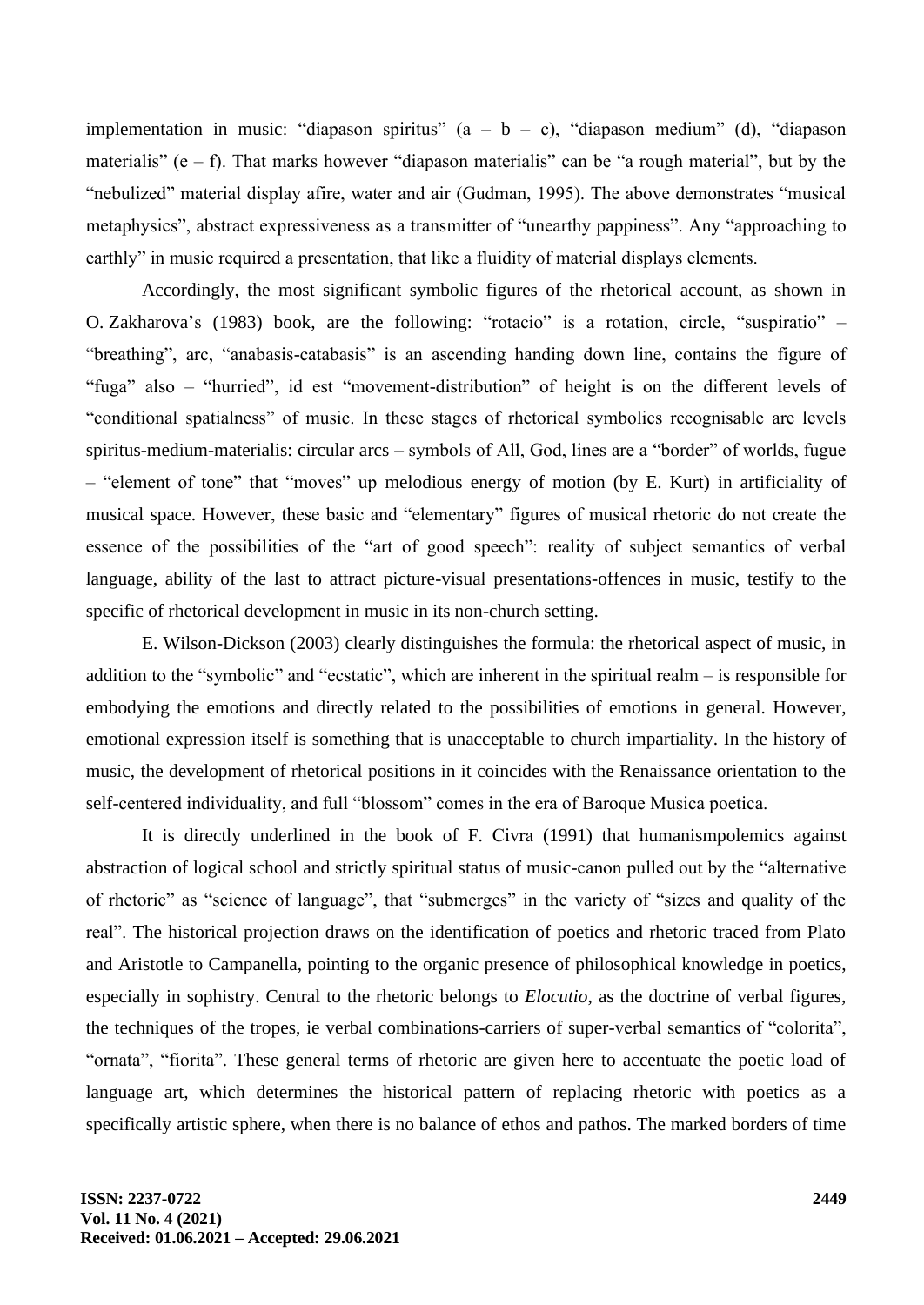are kept according to the stages of domination the vocal-opera type of music and the stage of instrumental-symphonic "conditional singing of instrumental theater" of Vienna classicism.

The ethical core of poetics-rhetoric, from which all the variety of precisely poetic (skillfully masterful) transformations of rhetorical theme are derived, was alienated by the concept of the theme-image, the individualized-specific author's self-centered expression in terms of composition. The marked receipt by the ethic component of independent place in rhetorical presentation of language came true by intonation means, inherent to the melodious sphere of music but taken grammatically in the abstract, without violating the verbal specificity of expression. At the same time, analysing the historical stages of development of musical rhetoric, realize the necessity of the very differentiated going near transference of rhetorical receptions in modern musical science.

The carried over definitions of rhetoric – as sciences and as arts, and especially reasoning in relation to the features of application of category vehicle of rhetoric in the analysis of musical artefacts – convince, that rhetorical terminology, as well as, formed by her, it follows to take the approach very self-weighted and carefully thought out. From the other side, the methodology of analysis of musicologist, based on rhetorical approaches, gives convincing results and allows to exposure of some deep layers of maintenance and logical mechanisms of construction of work.

In an article devoted to the composer-performance interaction of the modern process of academicization and professionalization of the art of playing domra, mandolin, guitar, bandura and other string-plucked instruments, the use of rhetorical categories seems appropriate to justify the basic provisions. At the same time, of all the variety of rhetorical components that have formed and theoretically crystallized in the musical-aesthetic heritage over several centuries, only some of the most convincing and necessary evidence pieces of the article are selected. To them belong:

- Invention as a fundamental impulse of the creative process both composer and performance; it envisages a previous ideal (it is concentrated in ideal intention of composer or performer) model that consistently will be incarnated in the fixed musical text or carrying out conception;
- The concept of rhetorical disposition as a structure-forming primordium, which provides the logic and integrity of musical construction (in accordance with the above-mentioned interpretation about this special division of rhetorical science, sent foremost to correct organization of text, providing of irreproachable logic of its composition);
- Transfer to the composing and performing process in the domra art of the rhetorical component of the correct composition – ellocation, since it involves an individually creative component of the construction of the text, ("the content of speech is within the area of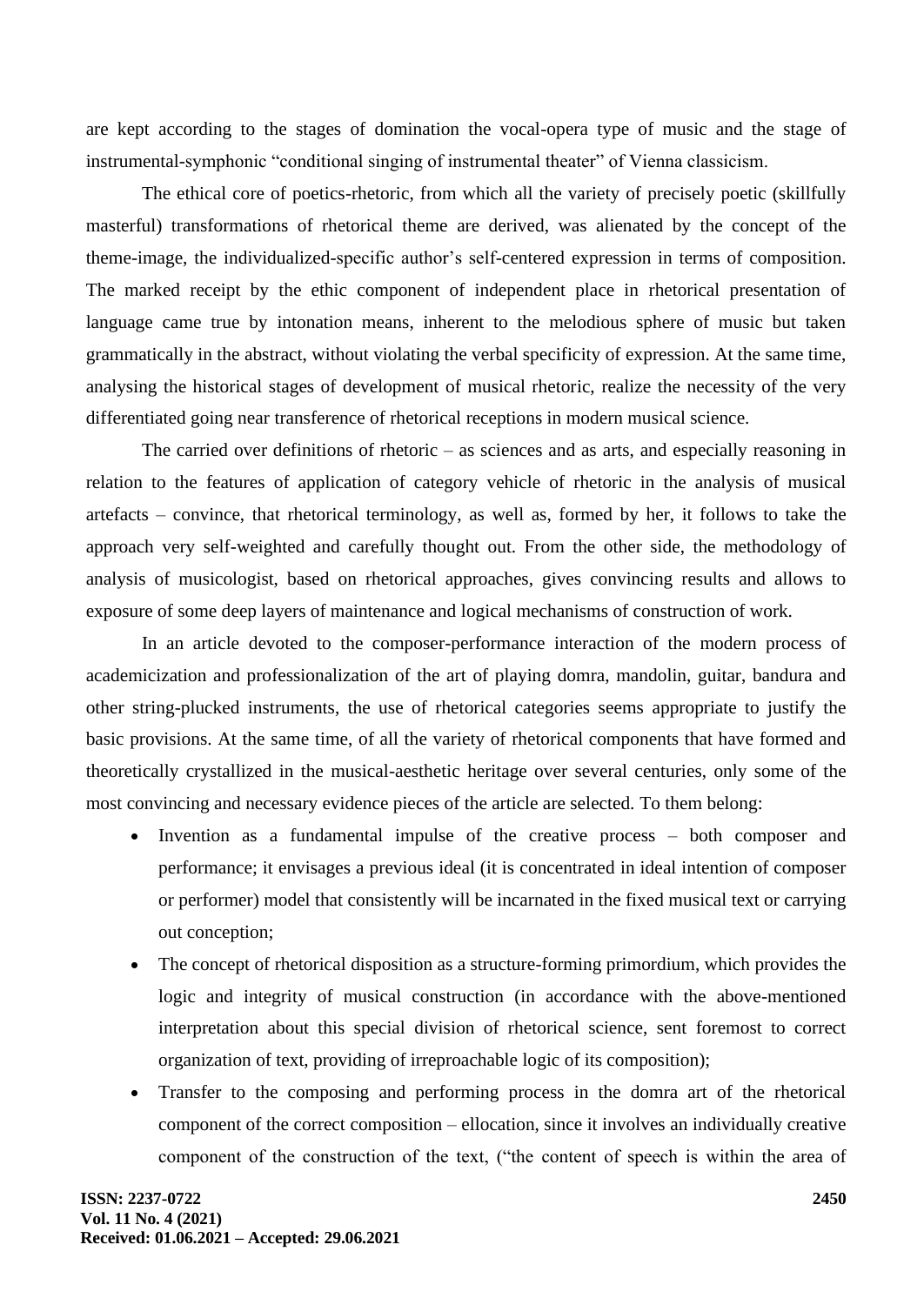paralogy, which allows the use of words and expressions in the figurative sense"), and seems natural and necessary in the compositional principles of artistic, including musical, artifacts;

It is taking into account all riches of unverbal complex of rhetorical element of "action – Pronuntiatio" – in the field of interpretation, as one of fundamental in forming and theoretical realization of the rhetorical loading of separate carrying out receptions of playing the strings-pinch instruments, including domra.

As we can see, from the whole rhetorical compendium of the categorical apparatus of the article are involved primarily those concepts that characterize the logical arrangement of the elements of construction and refer to the rhetorical loading of playing techniques on string-plucked instruments, including domra. Their use turned out to be necessary in view of the fact that the incorporation of rhetorical principles into the logical canons of constructing a musical work – both fixed (composer level) and sound (performing level) – marked (beginning from the Renaissance and Baroque eras) the attainment of a new level in the evolution of European music, the consolidation of a self-sufficient, logically justified structure in purely instrumental creativity. Therefore and their application in stringly-nip works and in carrying out, confirms a tendency to professionalization and academization of the folk instrument.

# **3. The Analysis of the Church and Secular Prolegomenas of String-Plucking Art**

Giving a term "prolegomenon" in the name of subdivision, that was entered in the philosophy of І. Kant, and that means "reasoning that formulate an initial concept and give previous information about the article of studies; explains introduction to the study of that or other science that has for an object a previous acquaintance with her methods and tasks" (Dynnik and Yobchuk, 1957), we want to emphasize the need to clarify some of the more important prerequisites for the historical development and establishment of domra as an academic folk instrument and domra performance that are necessary to substantiate their rhetorical components. These considerations primarily pose the problem of the origin of the name of the instrument domra in all its historical and genetic dimensions.

As I. Zinkiv (2013) showed the etymology of the name of the instrument is related to the word of ancient Iranian origin with the root "dumb-", which is preserved in the language of the foothills of Tajiks, the Iranian-speaking people of Central Asia. It means the "tail of the lamb", the sacred animal (Aries) of ancient Iranians, including the Scythians who once lived in both Central Asia and the lands of modern Ukraine ("Golden Scythia" Herodotus). This word-symbol, as well as a musical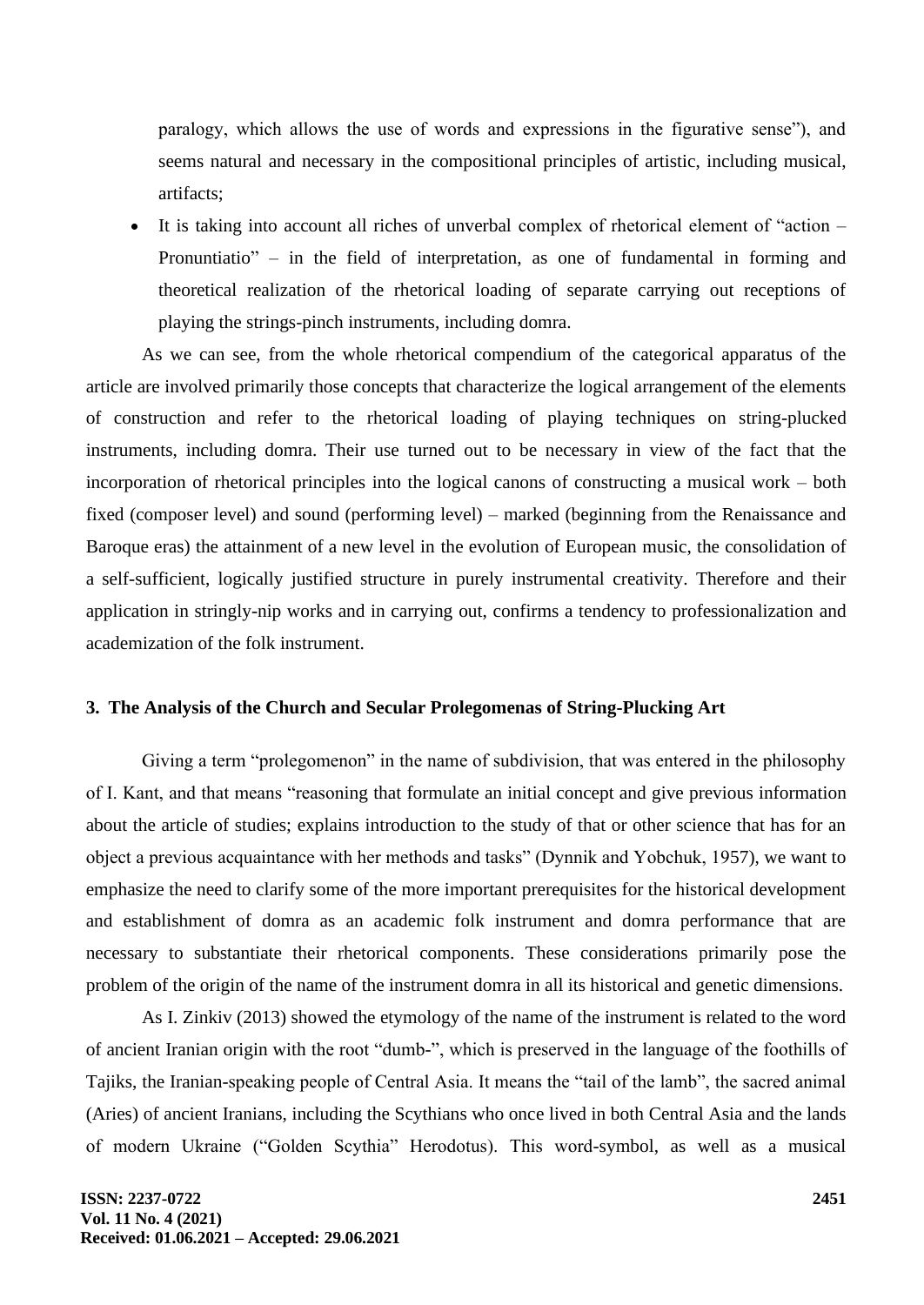instrument, were associated with symbols of royal power, power and grace (Farn, Hvarno). The marked reasoning foremost put the problem of the name – name of instrument domra in all its historic and genetic meaning, as understanding of this "cultural genetic code" creates pre-conditions for the artistic options of present time. Understanding this "cultural genocode" creates the prerequisites for the attitudes of today, pointing to the deep origins of domrа on Ukrainian lands. On the one hand, concert and pedagogical practice in every way academies domra, treating in line with the academic instruments, where the piano is the "king" ("orchestra substitute") and other instruments (bandura, kobza, bayan). On the other hand, like other folk or "exotic" instruments, domrа can be included in experimental compositions of avant-garde or post-avant-garde direction. A Post-vanguard in general is formed independently semantically and stylistically in opposition to classic and romantic music of modern times, orienting composers and performers on a preclassical art, on the archaic layers of sacred and secular music.

In connection with the question raised at the beginning of the article about the neo-Renaissance-neo-Gothic dimensions of art of the last century and the present, it should be reminded that it is precisely in the specified time dimension of the XXth – the beginning of the XXI century, which for a long time remained outside the limits of composing and performing interests, and which was born of the Gothic-Renaissance tradition, such as the genres of madrigal, mystery, and passion. The last genre became extremely involved in the age of the scientific and technological revolution. The especially last genre became extraordinarily popular in the age of scientific and technical revolution, that, after the supervision of E. Маrkоvа (1990), marked the genre – the archetype of passion. In this context of the said revival of interest becomes appropriate in the mandolin-domra specific of the musical sounding, while ХІХth century is often perceived as "golden age" of European musical culture, categorically walks around the indicated timbres in an academic sphere.

Thus, academization of domra, which was among other so-called folk instruments, was widespread among professional musicians until the XVIIIth century, for today closes up with attention to "ancient instruments" on the whole, throw-away the epochs of rationalism, unpretentious in relation to mysticism a new catholic culture and "renewed" protestantism of XVII – XVIIIth centuries. As given out, by a substantial impulse to new interpretation of domra – mandolin their connection becomes with sacral tradition. The sensual load of classical symphonic instrumentation, its ability to model speech pathetics in "wave" oscillations of сrescendo – diminuendo made a stark contrast to the "terraced" dynamic juxtapositions and "textures" of works written for ancient instruments. There is a fundamental distinction between the extended spoken intonational phrases of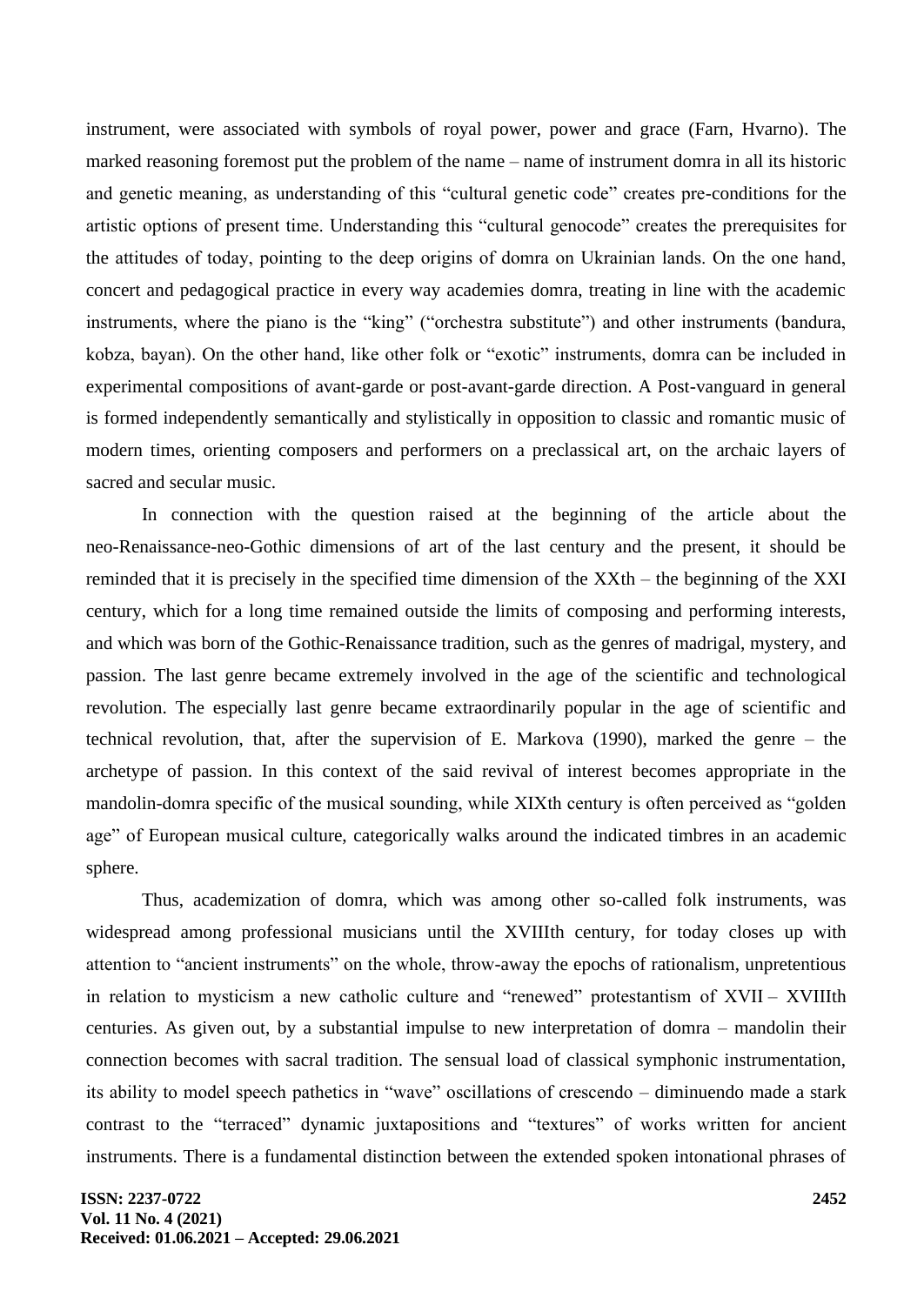the music of the "classical tradition" and the "pointillism" of the plucked "sound" of the domra strings, even if it imitates the said speech models in trembling.

V. Dаl (1979), discussing the meaning of the name of the instrument "domra", in relation to his linguistic experience of words-meanings, did not dare to connect this meaning with non-Slavic sources. In relation to the value of the name of instrument "domra". V. Dаl (1979) feels the linguistic experience of correlation of words and senses, did not weigh to bind to the extraslavic sources. In addition to the above, we also draw attention to the combinatorial permutations of ringing and deaf sounds and letters denoting their correlation in words [torban = domra]. It is in favor of such an interpretation of domra art as related to the Renaissance culture represented by the Grand Duchy of Lithuania of the XIV-XVth centuries, comprising Ukraine (90 percent of its territory) during the Renaissance and where the observance of Greek Orthodoxy and Ancient Ukrainian language was supported by state laws, indicating the existence of a Slavic center of life of this instrument. Such an aspect of cultural emblematization of the domra play appeared several centuries later to be actualized by the recognition of the Torbans by the broad sections of the population of Ukraine, and later by Russia in the XVIIIth century.

The best proof of this interpretation of the word domra in Slavic cultural circulation is the prevalence in Ukraine of a mandolin played as a certain organic part of national music, both solo and ensemble with other instruments – compared to the mandolin and guitar ensemble in Neapolitanmusical practice, similarly as in Ukraine, it is largely related to the Greek-Byzantine models of culture. For all of these priorities, the choice of a particular instrument of home music has a certain urgency for the national hearing, which is indicative of the educational and cultural orientation of national thinking. Cossack-knightly training in Ukraine was based on the virtues of religious-Orthodox and military service, for which the symbolic-emblematic load of the meaning of musical activity, in particular playing on one or another instrument, formed an essential aspect of engaging in behavioural, existential and spiritual positions of the "warrior" and the "believer". The rhetorical and poetic education of the Cossacks in the Cossack state became a sign of national existence. After all, in the schools of Zaporizka Sich, operating from 1659 at 16 churches, taught Latin, poetics, rhetoric and music (Коrnіy, 1996).

Separately the rhetorical factors of expression exactly, although in heard in the confession of main postulates and confession of virtues of Orthodox Faith of homilethic principles, seem substantial also. It is clear that the mentioned humanitarian and musical scholarship inspired the artistic expression of the Ukrainian chivalry, and similar artistic excerpts in different forms define the national cultural position even today. Remind us that a rhetoric directed cultivation and "cultivating"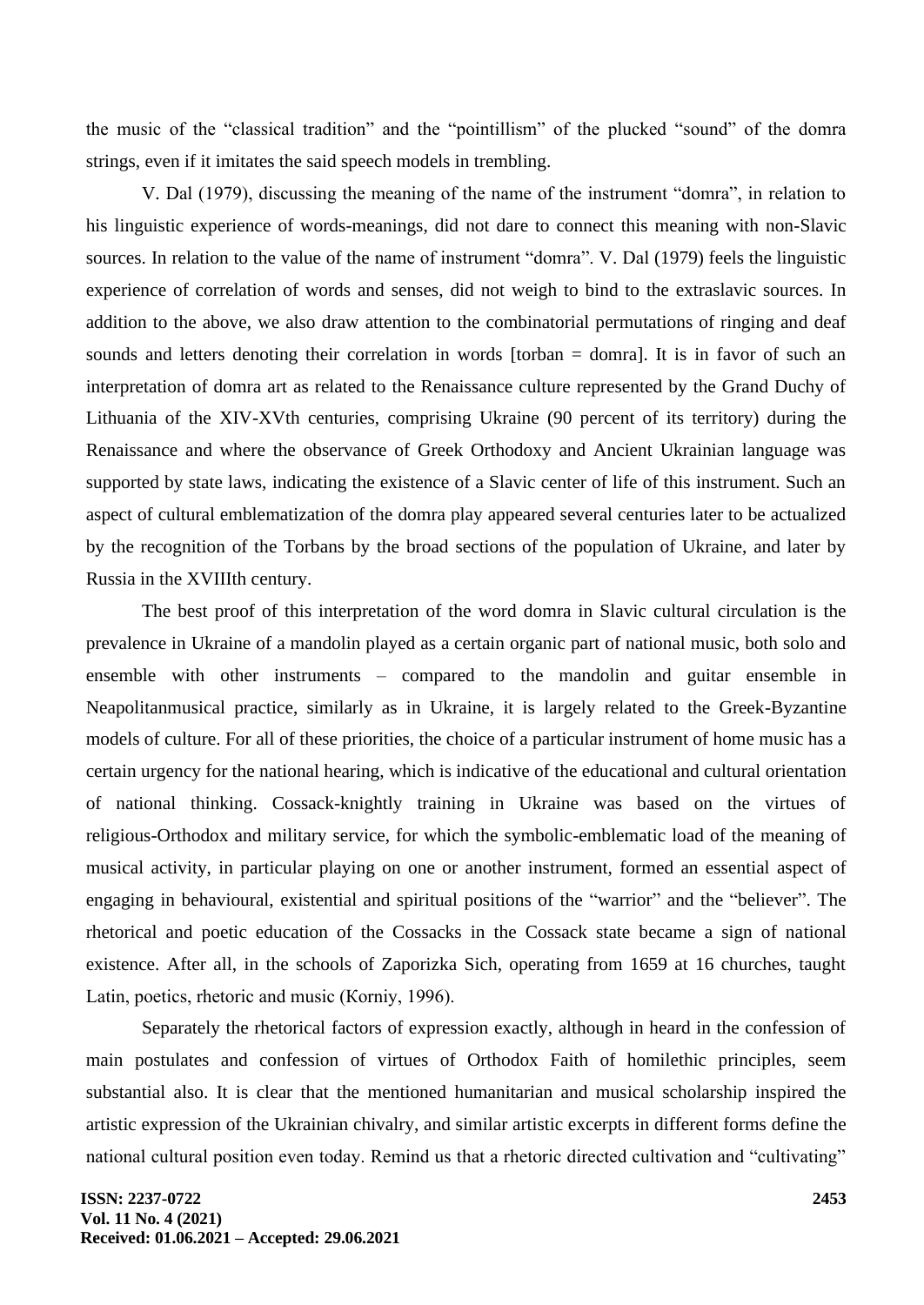of feelings, while homiletics was concentrated on extatic gladness, passing the antitheses of narratio and confutatio.

In this article we try to trace rhetorical principles of the instrumental thinking of domraplayer, that, in force of certain historical terms, saved the unbroken carrying out of the composer's activities, that in playing the other academic instruments were mediated by professionally-civilization narrow specialization. Although a considerable part of a majestic composer's opening folded by the efforts of artists that connected ability of composer's and congenial carrying out creative activity – those names are too well known, to repeat them, – nevertheless, classical music of the XVIII through the whole of the ХІХth century was aimed at determining the prevailing importance of composer texts. However, in view of the revival of the traditions of unity of composition and performance of music, in the stage and concert practice of rock operas, instrumental collectives of pop, rock, folk direction, we emphasize the active revival of church Orthodox music. The experience of local art in the combination of composer activity and performance emerges as a very important model of creative realization in the field of musical art.

In support of this thesis, a rhetorical section was chosen to combine the spiritual and secular music spheres, since the symbolic and ecstatic components that dominate temple music do not occupy a leading place outside of church music. Just a rhetoric supplied to the wide democratic audience emotional models that formed behavioural skills of activity of existence of representatives of those or other nations. But as a base in that time a very valuable erudition comes forward: for this purpose, for example, in Cossack schools taught the Latin and Greek languages and brought over to rhetorical-poetic experience of outer confessional and extra national value.

This applies not only to the professional music of the European West, but also to the professionalism of the so-called folk tradition, since it is a high level of instrumental skills of the song-buffoons who participated not only in hidden pagan rites and activities but also actively engaged in Christian rituals (Кеldysh, 1978). We would also like to remind of the similarities of professional musicians on the murals of Sofia of Kyiv (1037), who are depicted with their instruments at the time of performance (Lоgvyn, 1971). Once again, we emphasize the deep connection of the Cyril and Methodius tradition with Orthodoxy of both the Western and Eastern Orthodox Churches: "Exactly ideas of unity of churches, equality of all people and faith tolerance were major in Cyryl and Methodius Methody traditions ... Presented the Orthodox studies however more light and optimistic religion basis of Cyryl and Methodius tradition, than in the East, that answered native principles of Slavic perception of the world" (Perevezentsev, 2006).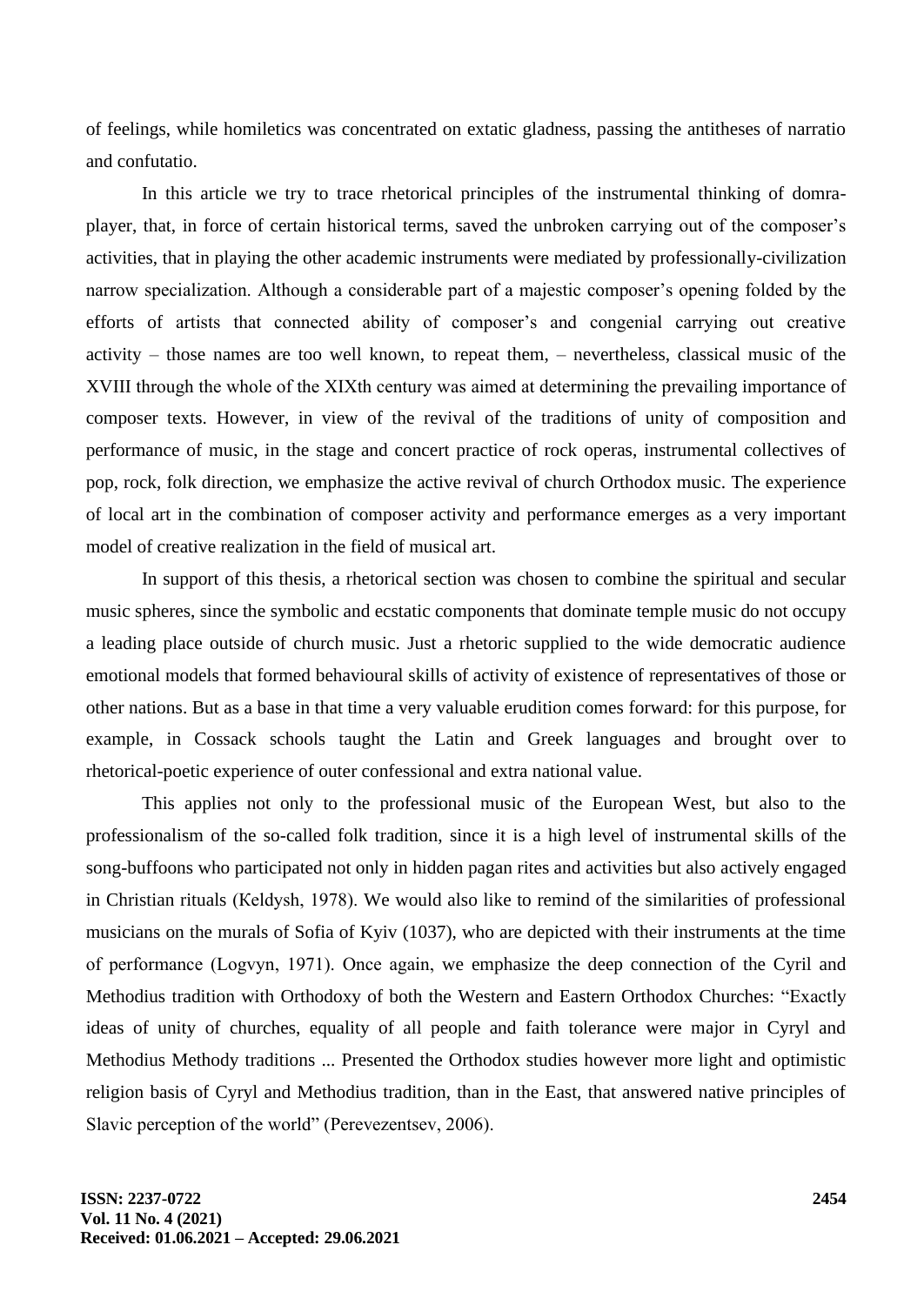This tradition proved to be particularly consistent in Ukraine, whereas in the Muscovite circumstances, the late Byzantine-post-iconoclastic principle of religion was affirmed with the corresponding rigor and austerity of the emotional tone of service and relations in the church hierarchy. These changes took place in parallel to the establishment of the Yosiflian State tradition, which did not in any way coincide with the humble spiritual teachings of Holy Russia. The indicated religious traditions had an indirect exit on political options, but, to all appearances, exactly the last became the real reason of massacre of the Novgorod buffoons in a middle XVIIth century: not the "pressure of the church" at all, as it was customary to comment on the destruction of the smaller settlements in 1648, and the resistance controlled by the monarchy to the church hierarchy by the remnants of the supporters of the Nile-Cyril precepts in the era of Oleksii Mykhailovych (1645-1676) was a true cause.

In fact the followers of Cyryl and Methodius tradition in the orthodox Christianity "proof adhered to that bishops are in christian communities ... elected, but not appointed from above". This is a feature of the early Christian (pre-iconoclastic) era, a striking expression of which was the Irish-British Church, where "the church hierarchy was not recognized at all" (Perevezentsev, 2006). By the way, the aforementioned painting of St. Sophia of Kyiv with the image of musicians-buffoons, including in the illustration of an article on the Buffons, referred to above, depicts artists playing on the harp, which was a sacred instrument in the Christian heirs of the Druids (Pokrovskaya, 1994).

It's noted that the marked defeat of buffoons, that happened on the principality of Moscow on a background the frank fight of tsar's power against traditions of liberties, took place almost simultaneously with the defeat of bards-christians in Britain (1642) with the royal houses of that from times of "westernizer" Ivan IV (Terrible) very close political contacts were supported. The victims of massacre of druids-christians in England, that were the heirs of heathen and Orthodox bards in the Vth – XIth centuries, but in XVIIth, a century that became the subjects of actions of catholic and anglican confessions, formally by co-religionists with public agents. Yet, in essence, they embodied the cultural foundations of early Christian service. The behavioural stereotype caused the most cruel violences, including with elimination of instruments that personified their social position.

From comparison the obtained historical information over such previous conclusions-generalizations emerge:

1. The earlier tradition of Kievan Rus was organically connected with the traditions of the ancient Christian church, marked by special religious ideas of the Cyril and Methodius tradition, the expression of which is found on the frescoes of Sofia of Kyiv.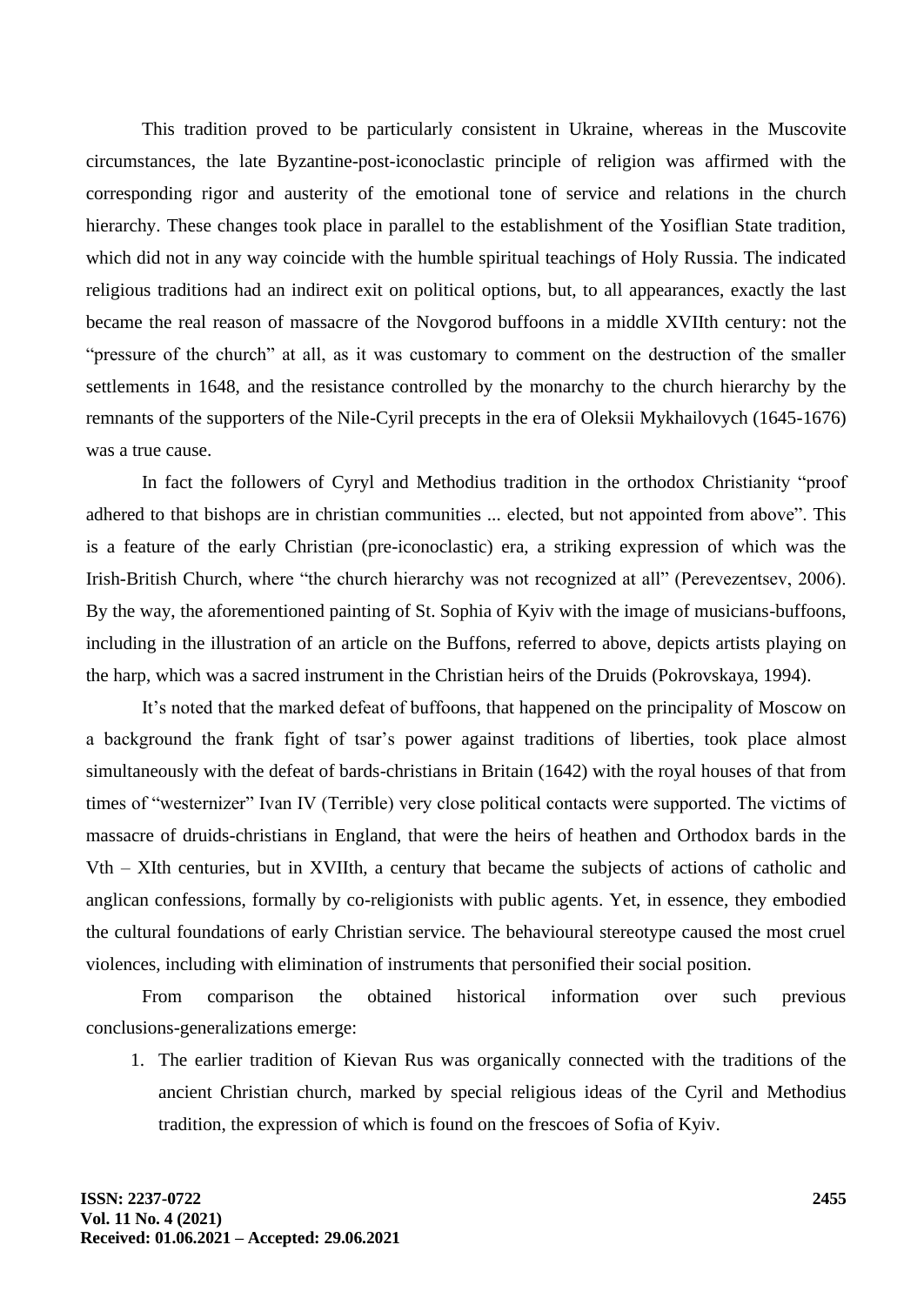- 2. Its presence in connection with the European tradition of highly professional training of Christian bards, former bearers of the idea of intra-church equality of the early Christian Apostolic Church, concentrated in the early Cossack era within the Kievan Rus and the Grand Duchy of Lithuania in the XIIIth – XIVth centuries. The musical sign of which was the lute-like instruments – domra and kobza (later torban) propensity to play, which remained in Ukraine until the ХІХth – beginning of the XXth centuries.
- 3. The string-plucking performance of buffoons in the context of early Christianity is perceived as being involved in the traditions of spiritual music, as opposed to the later, especially late- Byzantium, installation of Orthodoxy (Catholicism in the period of Counter-Reformation) for simplicity of instrumental culture.
- 4. Historical interlacing of religiously-social, religiously-political principles of life and musical work in Ukraine. Where a rhetoric of instrumental art is, that territorial straight emulated skills and abilities formed in Kyiv Rus, laid down the educational base of activity of nation, expressed in original aspirations of instrumental game.

It is known that the adoption of Christianity by Byzantium, not Rome, as the most powerful argument, advanced the very beauty of church Service, especially church singing, the perfection of which became the pledge of the attachment of human essence to Heaven, to the God's essence. Here again we note the importance of the early Christian tradition, by the way, the vocal singing of the Irish monks who christined Kyivan Rus (Lihacheva, 1986). Church Fathers, Rhetoricians and Hymnists Andriy Krytskyi, John Damaskin, John Chrysostom and others in the purity of the musical expression of the syllabic verse and its intonation-inspired embodiment in the singing of hymns saw the essence of manifestation of the Christian mood of the soul. If the law of God first formed the Word, and the clarity of the verbal presentation of the text was and remains the basis in Orthodox Christian singing, then its musical embodiment has always been an integral component of this verbal form as a sign of inspiration and excitement of expression: the universal church does not accept everyday speech in its walls.

The rhetoric of reading the sacred text begins with the intricacies of its sounding. The psalm reading of such a text was saturated with an attachment to the Highest by the very tone of the sound. For it is the supernatural tonality that deliberately distanced such a sound from life's "sonar filling", which is the basis for the religious symbolization of what the text proclaims. The rhetorical ornaments of the sacred text, laid down by the practice of hymn singing, which distinguished the Eastern Church tradition from the prose of rationalized liturgical activity born in prose in Western Europe, were high signs of involvement in the Higher. It is a decoration of word (not in the value of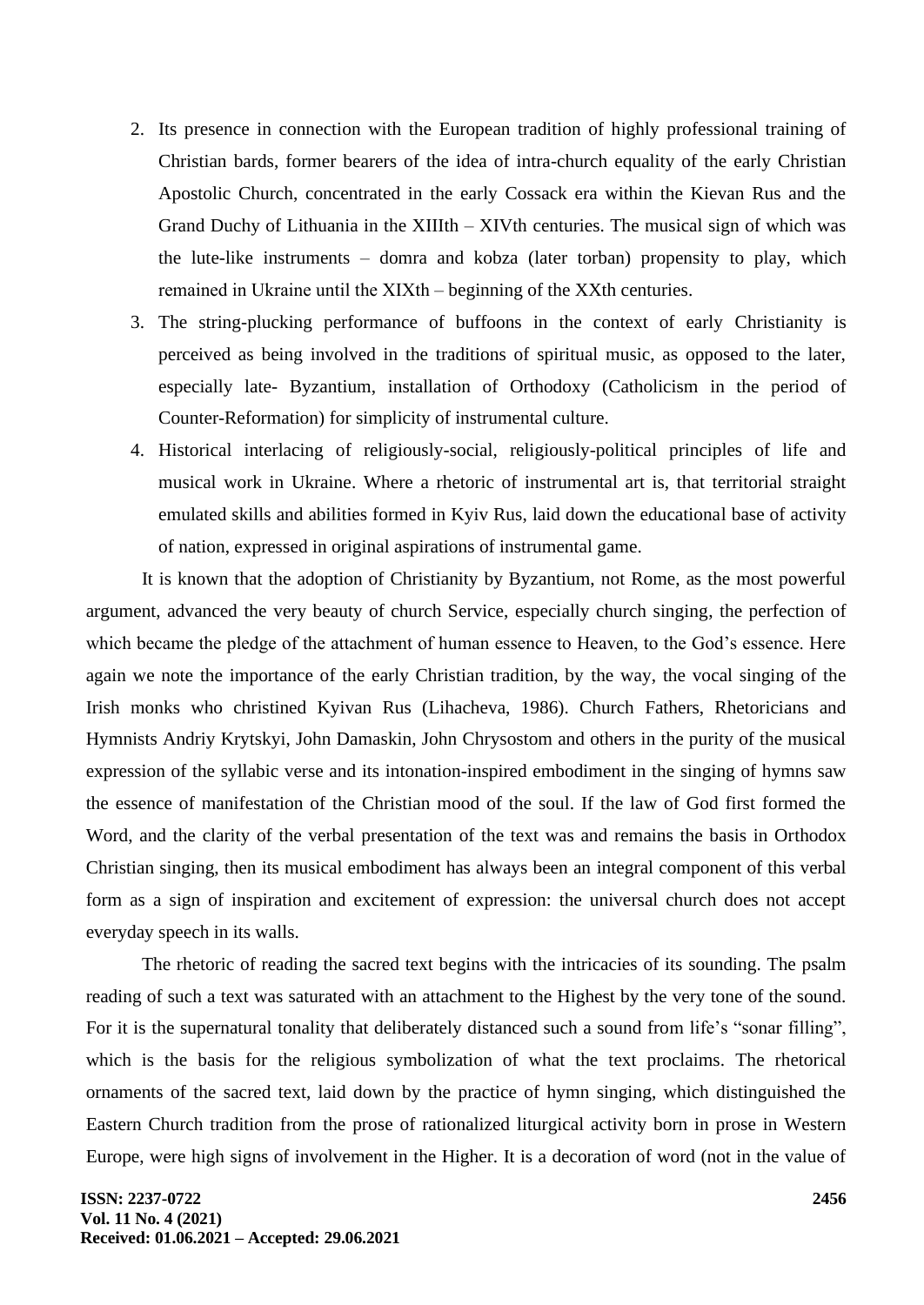existence), it was added exactly by music, its tone, eventually, bore a church "aria" that was preceded opera and testified to inspiration of reading and singing of the verbal, written in verse lines. After all, the first troparians emerged from the free poetic translation of biblical images, forming the tradition of the Christian East, while the introduction of the tropes into the Western Church, stimulated by the heirs of Byzantium in the St. Gallen Monastery, became the starting point for the development of artistic ornaments.The very beginnings of the composition, that is, the elements of the composer's work, stood out in the process of composing the tropics, because by composing verses for the established alleluia chants in the Western Christian version, or forming kondaki from a set of verses in the Orthodox tradition, the singers built a form that was different from the original-canonical.

The rhetorical principle of the composition began with a "rhetorical emphasis" by musical means, which is a repetition of meaningful appeal and gave a "fugue" effect in the polyphonic texture. One way or another, the musical outputs in the presentation of the text during the liturgy process performed and perform an independent important meaningful function. Although it is "elementary" (in terms of artistic possibilities of imitation of life sound expression), psalmodyuation, it is the embodiment of the high sense of the One as a manifestation of the high capacity of the ideal-intellectual tension of the energy of thinking that exists outside the defined world of facts and concepts.

### **4. Conclusions**

The basic elements of rhetoric as a language of speech were laid down by public actions of the ancient world. They were transformed by Christianity of the Middle Ages, reorienting themselves to the preaching of the Eternal. Hence the organic use of music in the rite. The Holy Fathers of Byzantium and Europe were, in general, highly trained rhetoricians and hymn creators in one person. Studying the rhetoric of the trivium-quadrivium of the sciences and the arts, they paid special attention to speech affiliation in addressing the environment. Accordingly, the first parts of rhetorical doctrine, the doctrine of *inventio i dispositio*, occupied a fundamentally leading position in the use of rhetorical skills. The doctrine of *inventio nourishes* the ability to improvise and seek expression as a whole, generating in the music the continuum of the High and saturating it with vital themes and images.

Academization of string-plucked instruments in the XX and in the first decades of the XXI century aggravated the problem of improvisation in the presentation of material, the search for non-compositional methods of assimilation of sound expression. Reaching rhetorical positions in